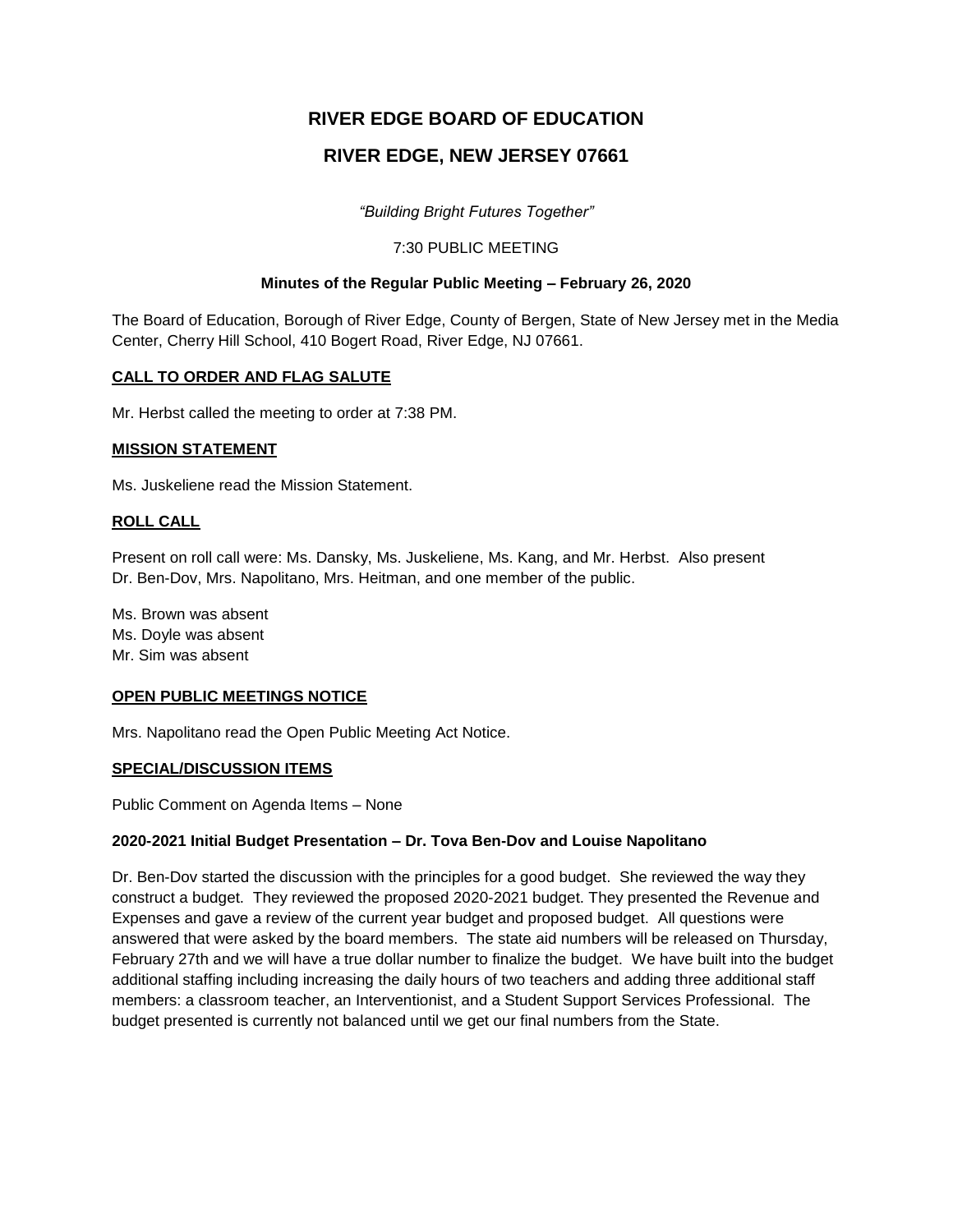#### **SUPERINTENDENT**

Dr. Ben-Dov reported on the following:

- There was a Cherry Hill School PTO meeting on February 11<sup>th</sup>. Dr. Ben-Dov addressed the PTO to discuss our growth, enrollment, and space issues. Dr. Ben-Dov told them about a possible new demographic study that maybe followed by a referendum. They also discussed our parking situation at Cherry Hill School.
- Dr. Ben-Dov attended her American Association of School Administrators (AASA) Conference from February  $13<sup>th</sup>$  through February 15th. It was a very enlightening conference. They learned about Personalized Learning, The Importance of the Census, Linda Darling Hammad was a keynote speaker, and Waterford Foundation presented an interesting concept of outreach to families of young students for early reading intervention.
- There is a HIB Incident to report. It is our first report of this school year. It involved a Cherry Hill School male sixth grader having a verbal exchange with three female sixth graders. It was investigated and found to be HIB related. Consequences were given in accordance with the River Edge Code of Conduct and there will be a resolution on the next agenda to affirm this decision.
- There will be a meeting on Friday for Administrators, School Nurses, Technology and Building and Grounds regarding the Corona Virus
- We enrolled in the Bergen County Job Fair that will take place on Saturday, March  $28^{th}$ . All Administrators will take turns participating in this event. Dr. Ben-Dov will also start the Fun Run in River Edge which is the same day.
- We are starting a new cycle of Wingman training on March 9<sup>th</sup> and March 20th
- There was a very successful Parent Academy on What I Need (WIN). It was very well attended and received. Dr. Jessica Hammond, New Jersey Tiered System of Supports Coach, attended this event. Parents learned a great deal about the WIN program and differentiating instruction for all students. The materials will be available online.
- The newly created Professional Development Committee was very involved in planning the February 18<sup>th</sup> Professional Development Day. It allowed teachers to have a voice in what they needed. We received positive feedback from this day. We than met to plan the half day Professional Development Day on March  $3<sup>rd</sup>$ . Mr. Fogarty will present at the March 3<sup>rd</sup> Professional Development Day about Gender Identity and Expression. He will Address Issues Affecting Students in the River Edge School District and will respond to teachers' questions.
- $\bullet$  Dr. Ben-Dov would like to set up a Committee Meeting date on either March 11<sup>th</sup> or March  $24^{th}$ . It was discussed and March  $24^{th}$  will be the Committee Evening.

## **PRINCIPAL**

Mrs. Heitman reported on the following:

- Anne Marie Spiegel welcomed a baby girl today
- Cherry Hill School's International Day was held on February 14th
- Handprints of acts of kindness from all children are displayed in the hall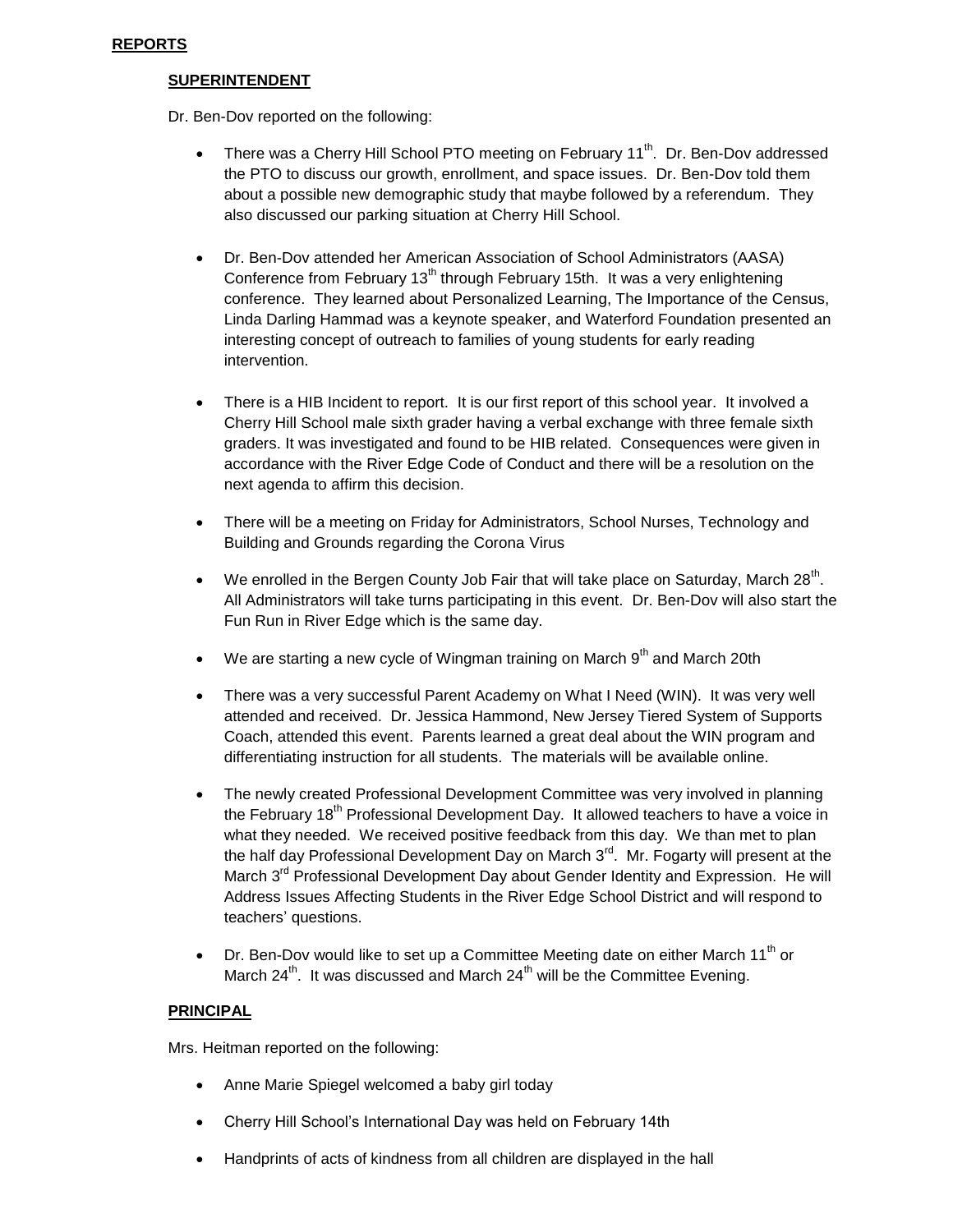- Read Across America is on March  $2^{nd}$  and March  $3^{rd}$ . The Bergen County Sherriff's office staff will come and read to the students.
- Parent/Teacher Conferences are on Tuesday March  $17<sup>th</sup>$  and Thursday March  $19<sup>th</sup>$
- Lottery and letters for PreK were sent out
- Mrs. Heitman and Ms. Moran attended the NJSLA Assessment Workshop on Technology
- Mrs. Heitman, Mr. James, and Mr. Stevens have been assessing space needs. We will need an additional classroom and are looking at repurposing a bigger space like the Muti-Purpose Room or the Project Room. We can still use the larger space if we need to, we are looking at scheduling.

# **BOARD SECRETARY**

Mrs. Napolitano reported on the following:

- The State Aide numbers for the budget will be released tomorrow
- The Columbia Bank Grant has been submitted. Thanks to Mr. Maglio for REEF for all of the assistance in getting all the materials needed for submittal.
- Security Grant Information is coming available soon for Alyssa's Law.

## **PRESIDENT**

• Mr. Herbst stated Committee Meetings met on February 11<sup>th</sup>. Each Committee met for one hour.

# **COMMITTEES**

- Ms. Kang spoke about the Curriculum/Instruction meeting. She stated that Dr. Ben-Dov, Ms. Moran and Mr. Werner were present at this meeting. They spoke about communicating to parents regarding Dibbles and Linkit and understating the data. They spoke about NJSLA data comparing girls and boys and Hispanic students subgroups. The need to look at different ways to help students was discussed. We want to reach out to more families. Oradell did their own comparison report. We did a comparison to Oradell. Ms. Kang stated she appreciated the work that was done.
- Mr. Herbst spoke about the Finance/Facilities meeting. They reviewed emergent capital projects. The committee is recommending moving forward pending final quotes. The preliminary budget presentation was reviewed.
- Mr. Herbst spoke about the Personnel and Management meeting. They reviewed the Organizational Chart for the River Edge School District. They spoke about staff and grade assignments, along with new personnel being proposed and existing positions to be increased for the 2020-2021 school year.

## **MOTIONS TO BE ACTED UPON**

## **A**. **ADMINISTRATION/POLICY**

**1**. That the Board of Education approve the Minutes and Confidential Minutes of February 5, 2020.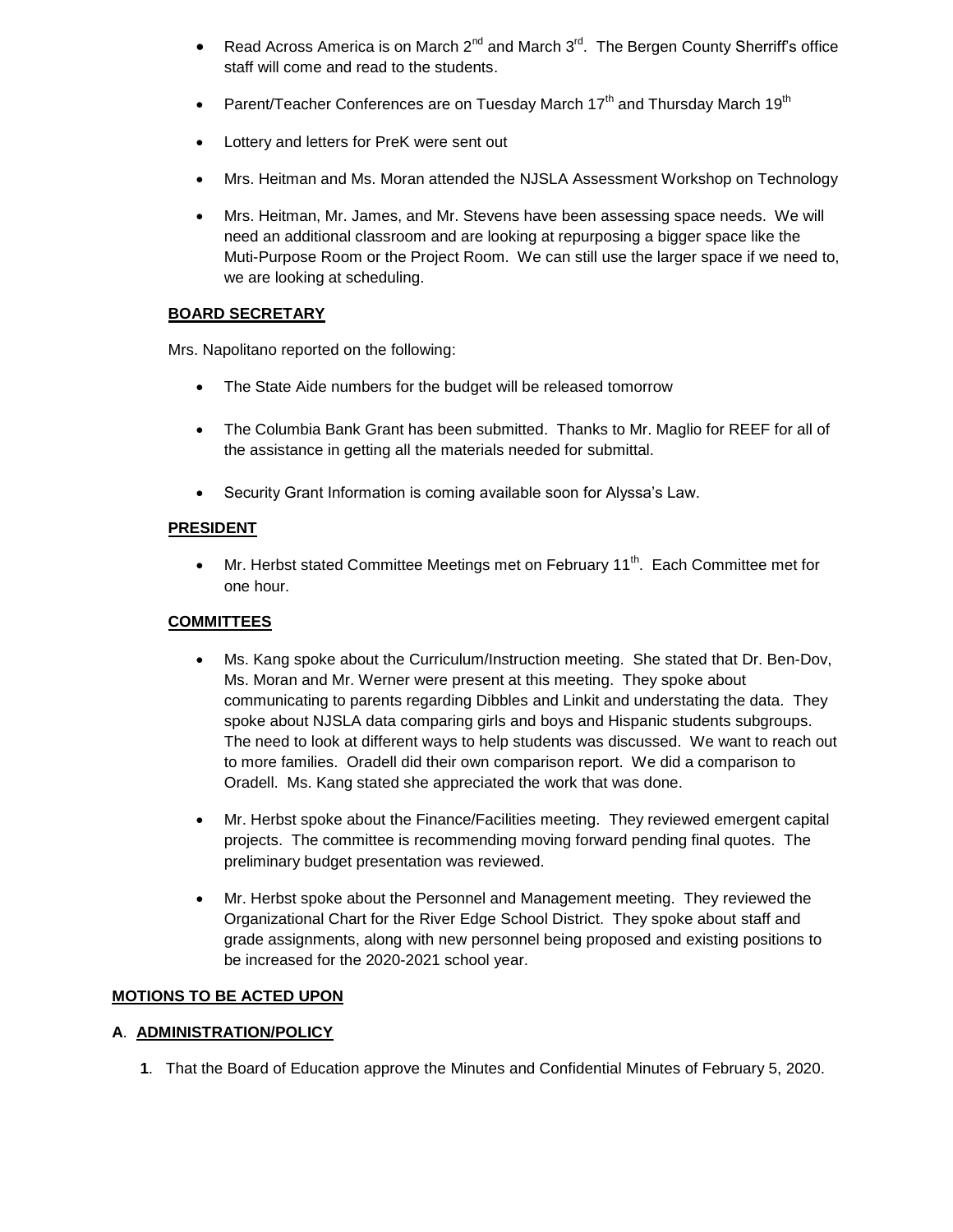**2**. That the Board of Education approve the staff development and travel as per the schedules for February 2020 including relevant mileage reimbursement. (Addendum)

#### **Motion by: Ms. Kang Seconded by: Ms. Juskeliene**

Ayes: Ms. Dansky, Ms. Juskeliene, Ms. Kang, Mr. Herbst Nays: None

#### **B. CURRICULUM/EDUCATION** – None

#### **C. BUILDING & GROUNDS** - None

#### **D. FINANCE/GRANTS/GIFTS**

- **1**. That the Board of Education approve the bills & claims dated February 2020 totaling \$1,139,744.33 including checks #43171 through #43271 claims dated February 2020 totaling Payrolls dated January 15, 2020 and January 31, 2020 totaling \$1,223,644.42 issued therefore, a copy of such warrants list be attached as part of these minutes. (Addendum)
- **2**. That the Board of Education establish May 6, 2020 as the date for the official Public Hearing of the 2020-2021 School Year Budget.

#### **Motion by: Ms. Juskeliene Seconded by: Ms. Dansky**

Ayes: Ms. Dansky, Ms. Juskeliene, Ms. Kang, Mr. Herbst Nays: None

#### **E. PERSONNEL**

- **1**. That the Board of Education, with the recommendation of the Superintendent approve Kathleen Salvatore, Leave Replacement Teacher, effective on or about April 20, 2020 through June 30, 2020, MA+15, Step 3.
- **2**. That the Board of Education, with the recommendation of the Superintendent approve a Maternity/Disability leave of absence for Reem Bowers to commence on or about September 1, 2020 through September 22, 2020, followed by a State/Federal Family leave of absence to commence on or about September 23, 2020, through January 1, 2021.
- **3**. That the Board of Education, with the recommendation of the Superintendent approve the following, Substitute Teachers, for the 2019-2020 school year.

Kerri Bartnicki Jacqueline Reuveni

- **4**. That the Board of Education approve Heather Rothschild, Clerical Assistant, at a stipend of \$1,250 for the Summer Enrichment 2020 Program.
- **5**. That the Board of Education, with the recommendation of the Superintendent approve Gregorio Espinosa, Leave Replacement Teacher, effective on or about April 13, 2020 through June 30, 2020, BA, Step 1.
- **6**. That the Board of Education, with the recommendation of the Superintendent approve the following Part Time 504 Aides starting February 27, 2020 for approximately four weeks:

 Alycia Campisi Ann Marie Como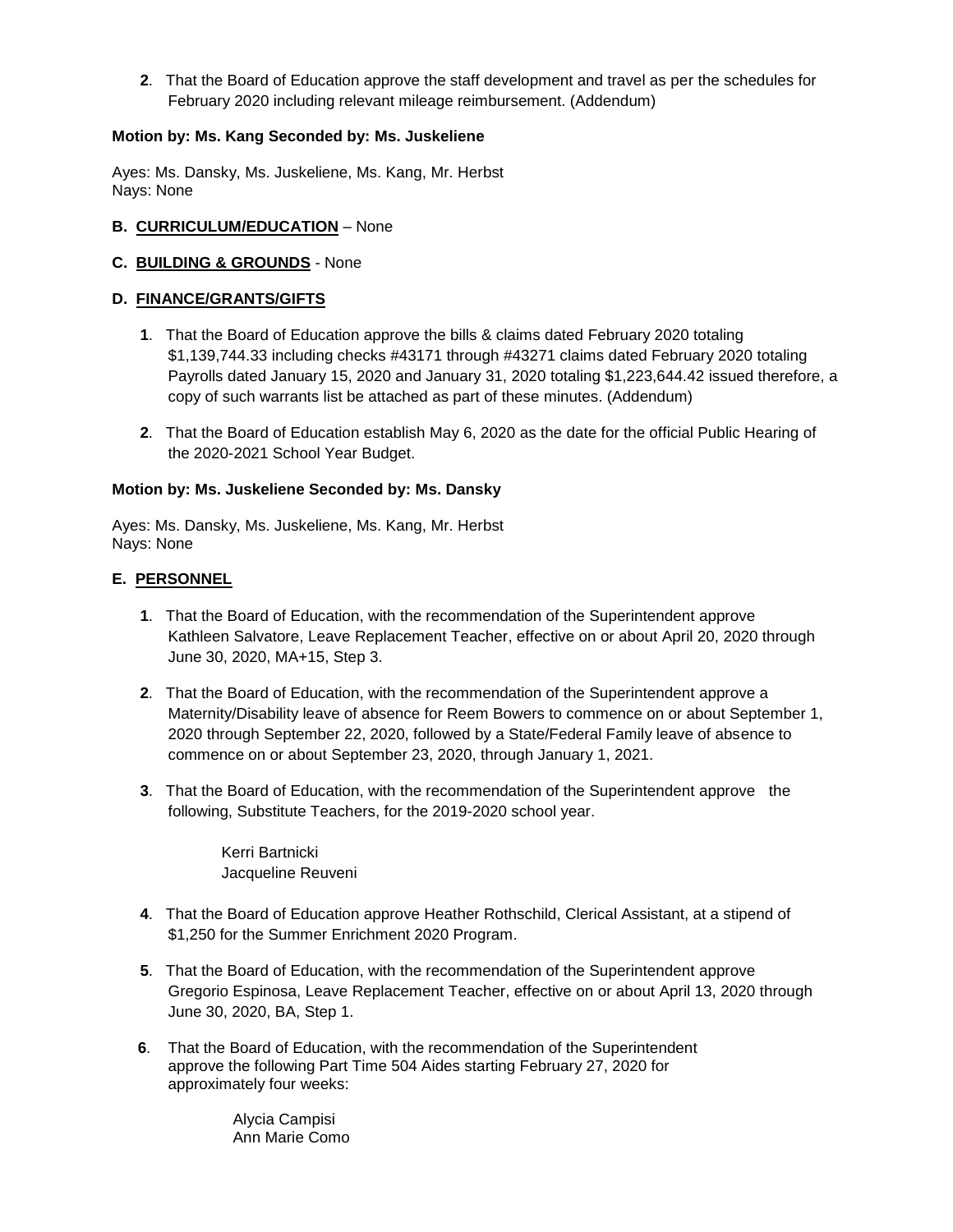#### **Motion by: Ms. Dansky Seconded by: Ms. Kang**

Ayes: Ms. Dansky, Ms. Juskeliene, Ms. Kang, Mr. Herbst Nays: None

#### **F. RIVER EDGE SPECIAL EDUCATION** - None

#### **G. REGION V ADMINISTRATION & TRANSPORTATION**

- **1**. That the Board of Education approve the bills & claims dated February 2020 totaling \$1,368,391.70 including checks #73194 through #73324.
- **2**. WHEREAS, the River Edge Board of Education (the "Board") is the lead education agency ("LEA") for the Bergen County Region V Council for Special Education ("Region V"); and

WHEREAS, Region V provides shared services for its member districts such as evaluations, direct services, and consultation; and

WHEREAS, as the LEA, the Board must approve the consultant agreements of the providers that Region V utilizes to deliver shared services to its member districts.

NOW THEREFORE, BE IT RESOLVED, that the Board, upon recommendation of the Superintendent, re-approves the consultant agreements of the following Region V Shared Services Consultants, Psychologists, Learning Disabilities Teacher Consultants, Social Workers, Speech Language Specialists, Occupational and Physical Therapists, and Translators to provide evaluations, direct services, and consultation, to non-public and public schools for member districts upon request for the 2019-2020 school year:

> Cumberland Therapy Services, LLC – The Stepping Stones Group Paraprofessional Services

> Cumberland Therapy Services, LLC – The Stepping Stones Group ABA Services

J & B Therapy - PT, OT, Speech, Evaluations, Behaviorists, Home Instruction, Paraprofessionals

**3**. That the Board of Education post approve the following Quote Contracts for the 2019-2020 school year:

| Route # | Transporter                        | Per Diem Total |
|---------|------------------------------------|----------------|
| 2809    | Soliman Transportation             | \$154.00       |
| Q200    | <b>Swift Transportation</b>        | \$220.00       |
| Q201    | <b>Swift Transportation</b>        | \$189.00       |
| Q202    | <b>Eastern Star Transportation</b> | \$308.00       |
| Q205    | <b>Eastern Star Transportation</b> | \$265.00       |
| Q207    | <b>Horizon Transportation</b>      | \$129.00       |
| Q210    | <b>Horizon Transportation</b>      | \$219.00       |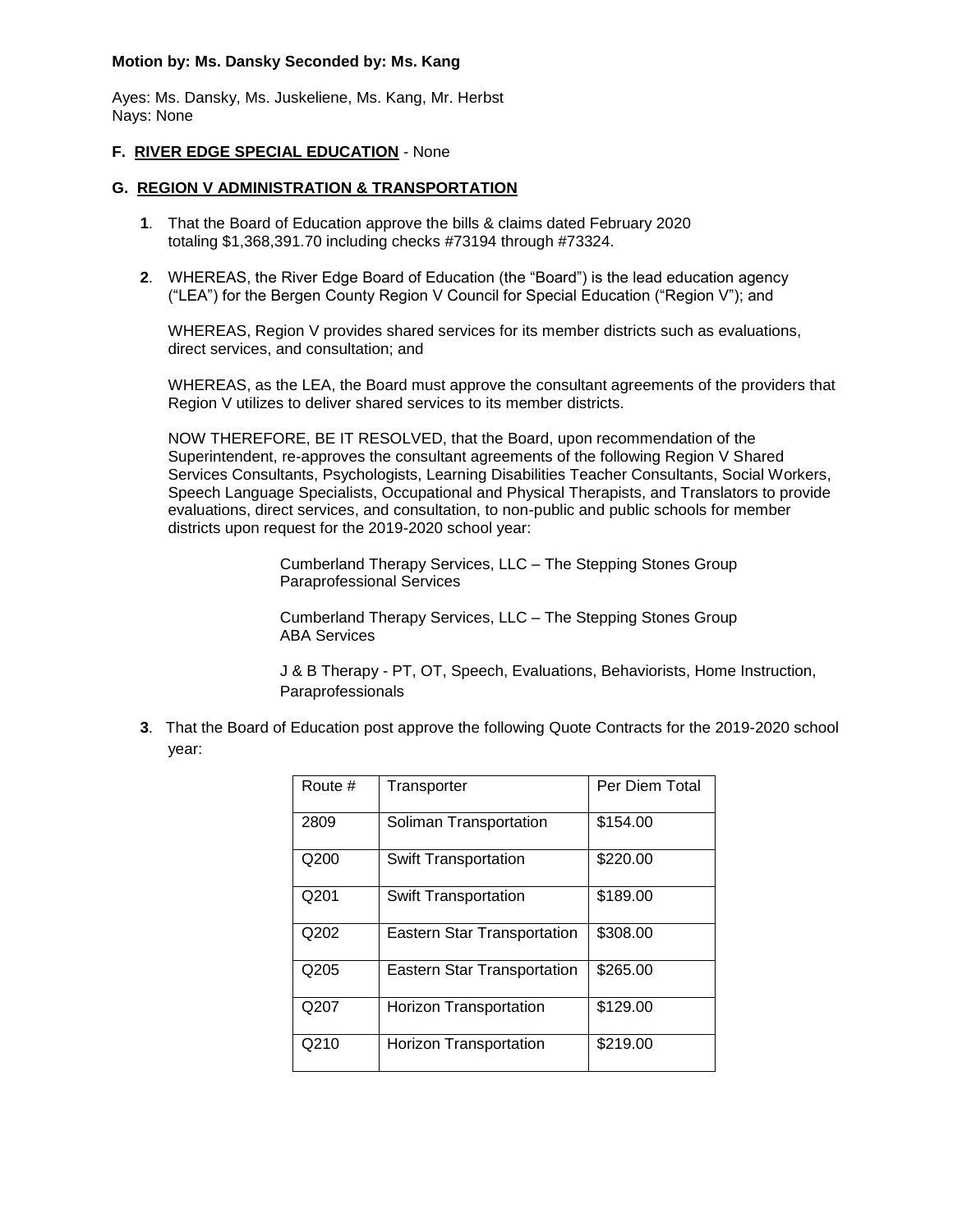**4**. That the Board of Education approve the following Renewal Contracts for the 2018-2019 school year:

| Route # | Transporter                   | Per Diem Total |
|---------|-------------------------------|----------------|
| 1986    | <b>D&amp;M</b> Transportation | \$273.83       |

**5**. That the Board of Education approve the following Addendum Contracts for the 2019-2020 school year:

| Route #       | Transporter   | <b>Adjusted Per Diem Cost</b> |
|---------------|---------------|-------------------------------|
| Q199          | Horizon       | \$154.00                      |
| 2648<br>(YCS) | Madison Coach | \$748.00                      |

- **6**. That the Board of Education approve the 2019-2020 Jointure Transportation Agreement between Sussex County Regional Transportation Cooperative (Host) and Region V (Joiner).
- **7**. That the Board of Education approve the 2019-2020 Jointure Transportation Agreement between Vineland School District (Joiner) and Region V. (Host)
- **8**. That the Board of Education approve the 2019-2020 Jointure Transportation Agreement between Pinelands Regional School District (Joiner) and Region V. (Host)
- **9**. That the Board of Education approve the 2019-2020 Jointure Transportation Agreement between Bellmawr School District (Joiner) and Region V. (Host)
- **10**. That the Board of Education approve the 2019-2020 Jointure Transportation Agreement between Phillipsburg School District (Joiner) and Region V. (Host)
- **11**. That the Board of Education approve the 2019-2020 Jointure Transportation Agreement between Point Pleasant School District (Joiner) and Region V. (Host)
- **12**. That the Board of Education approve the 2019-2020 Jointure Transportation Agreement between West Orange Board of Education (Joiner) and Region V. (Host)

#### **Motion by: Ms. Kang Seconded by: Ms. Juskeliene**

Ayes: Ms. Dansky, Ms. Juskeliene, Ms. Kang, Mr. Herbst Nays: None

#### **OLD/NEW BUSINESS**

Ms. Kang stated parents were thankful they learned a lot at the WIN presentation. She stated the program is for the needs of all students.

Ms. Juskeliene asked if it is common practice to support information with data at the Parent/Teacher Conferences.